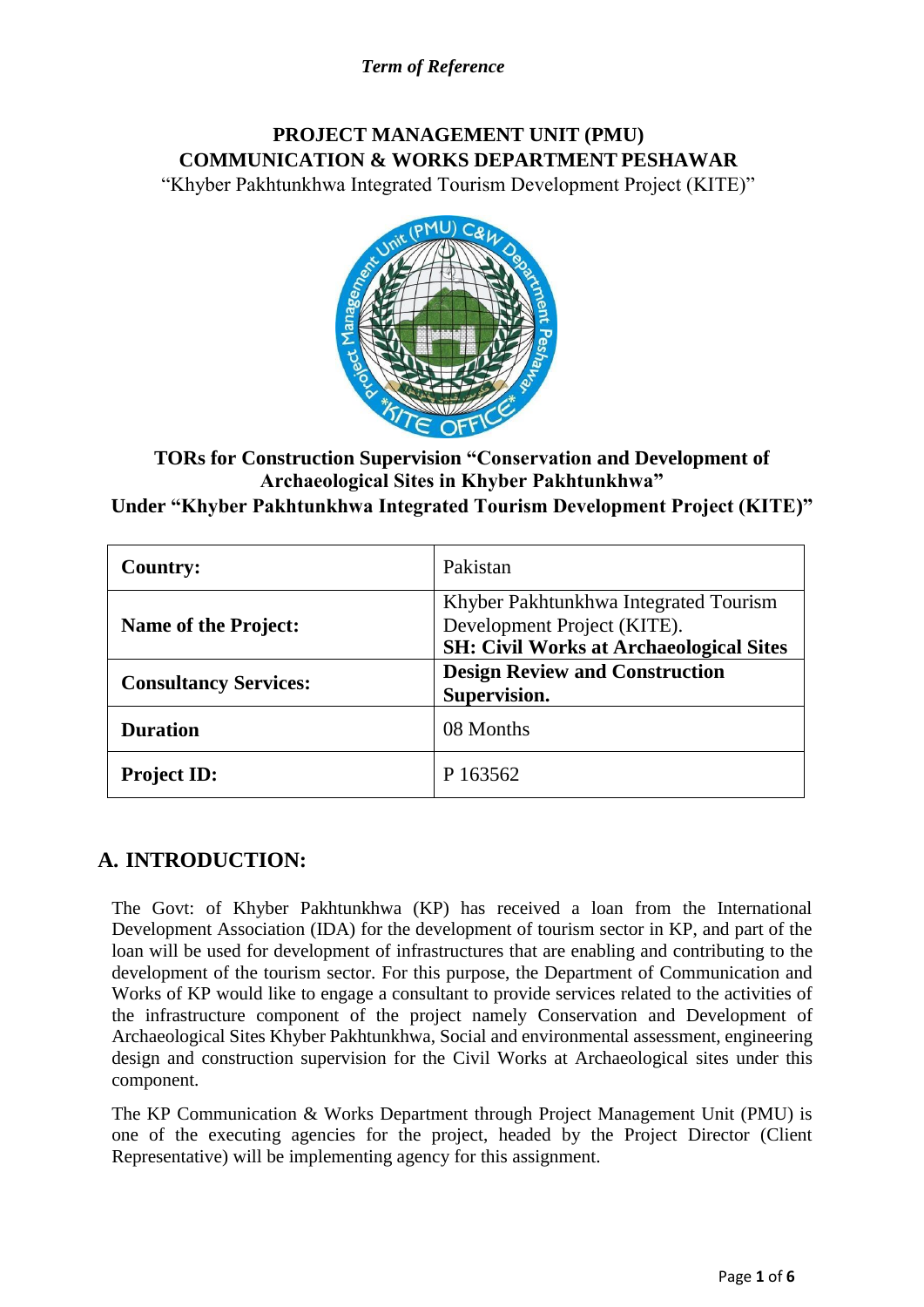# **B. BACKGROUND:**

The project has been conceived under International Development Association (IDA) assistance to enable the development of an inclusive and sustainable tourism sector in KP. The infrastructure component of the project comprises that includes upgrading/rehabilitation of road, Archaeological sites and other tourist facilities. Accordingly, the following Archaeological sites are selected for rehabilitation or upgrading under the project.

#### **Name of Archaeological sites:**

| S. No.         | <b>Name of Site</b>                                                                   |
|----------------|---------------------------------------------------------------------------------------|
|                | Conservation & Development of Archaeological Site Bhamala, Haripur.                   |
| $\overline{2}$ | Development of Dir Museum.                                                            |
| 3              | Development of Hund Museum Swabi                                                      |
| 4              | Development of Mardan Museum                                                          |
| 5              | Conservation and Development of Archaeological Site Shapula Stupa District<br>Khyber. |
| 6              | Conservation and Development of Pishimal Masjid, Kalam, Udigram Masjid Swat.          |

# **C. OBJECTIVE**

The objective of the assignment is to carry out the technical, social & environmental assessment of the above sites to be financed under the Integrated Tourism and Enterprise Development Project of KP in accordance with World Bank operational policies and applicable national and provincial legislation in a timely manner with adequate quality. The selected Archaeological sites. There is a likelihood to add other sites that may be proposed later. Therefore, the current engagement would be made on Framework concept where scope of engagement would be enhanced based on the pre-agreed terms and conditions of the contract signed with the winning consultant.

# **D. SCOPE OF WORK OF THE PROPOSED ASSIGNMENT**

The consultant is required to perform the role of the Engineer in accordance with the contract. The responsibility of the consultant will include, but not limited to the following:

- Notice to commence works will be issued by the consultants with due consultation of the Client.
- Variation orders will be issued by the consultants with due consultation with the client.
- Approval of construction works schedule and its monitoring using an agreed construction management/monitoring IT tool (like MS Project, Primavera etc.).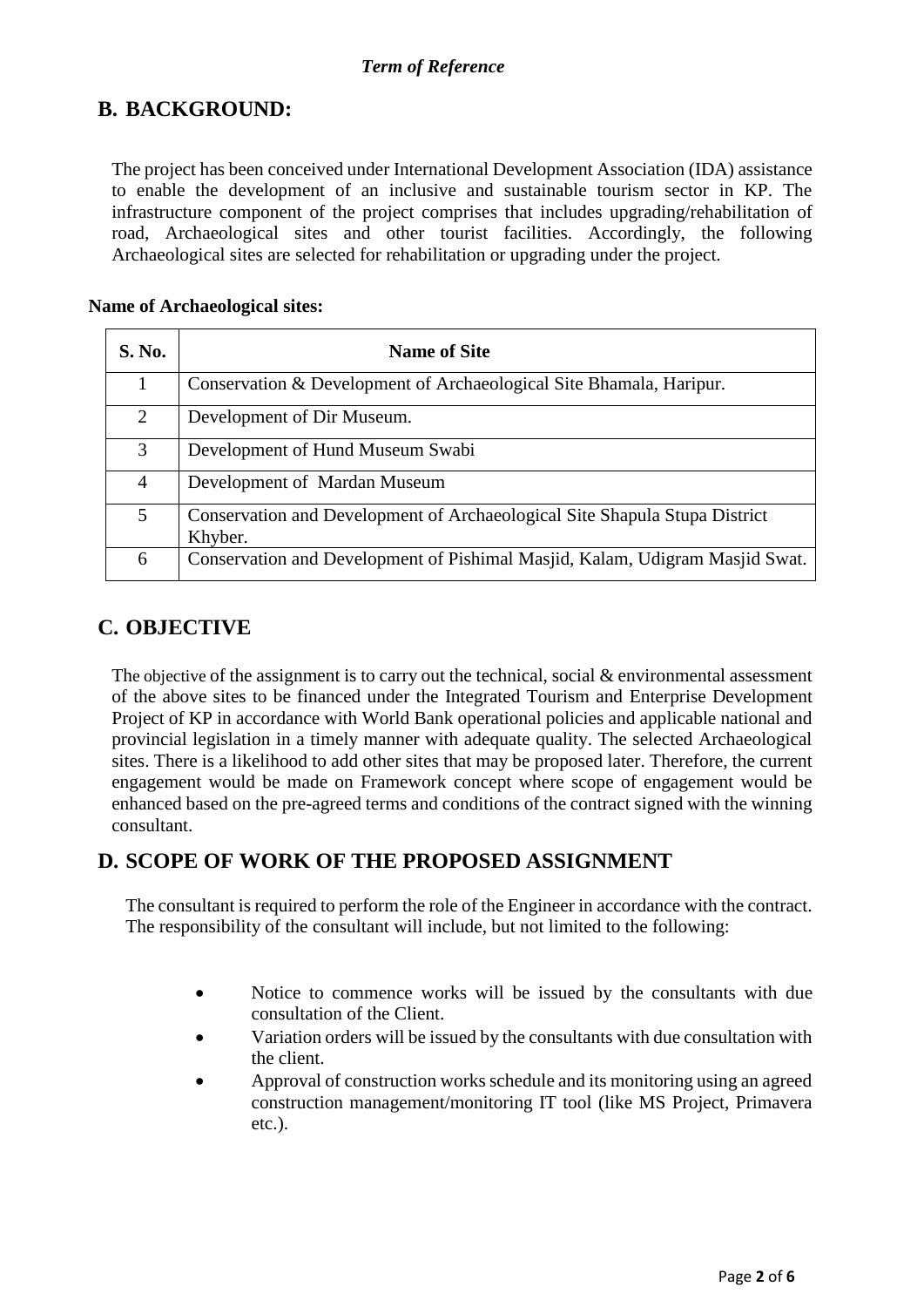- Approval of construction materials to be used for the project.
- Issuance of construction drawings, checking of layout of structures and road network.
- To check as-built drawings prepared by the contractor.
- Joint measurements will be taken with the contractor and recorded in compute-based form.
- Maintain daily progress reports.
- Maintain record of correspondence between the client, consultants and contractors etc.
- Check requests will be submitted by the contractor before execution of any activity and will be approved / disapproved by the site supervisory staff on the basis of quality of work performed by the contractor.
- To guide the contractor for maintaining safety measures & care of works.
- To direct the contractor to carry out all such work as may be necessary in the opinion of the Engineer to avoid or to reduce the risk in case of an emergency affecting the safety of life or of the works or of adjoining property and advise the client thereof as soon thereafter as is reasonably practicable.
- Arrange progress review meetings with the client and contractors.
- Examine and attend the measurement of any work which is about to be covered or put out of view before permanent work is placed Theron and to examine and attend the measurement of the completed works in the prescribed form.
- Performance of all the duties of the Engineer as specified in the construction contract.
- Issuance of necessary notices to the contractor during construction period.
- Inspection of completed works at appropriate intervals during the defect liability period and issuing defects liability certificate.
- Processing of contractor's possible claims of the construction contracts.
- Informing the client about the status of works if the consultants feel that the works will not be completed as per the original works programme due inadequate manpower, equipment, materials or other resources which may indicate that the contractor may be delayed in the completion of any part of the project.
- To monitor environmental issues during the construction period ensured minimum disruption / damage to the environment and local settlements and providing information to the client in the Monthly Progress Reports.
- To issue a variation order which has financial implications except in emergency situation as reasonably determined by the Engineer subject prior approval in writing of the client.
- To approve subletting any part of the works subject to prior approval in writing of the client.
- Recommendation of extension of time subject to prior approval of the client.
- Advise the client in case of arbitration or litigation regarding construction contracts.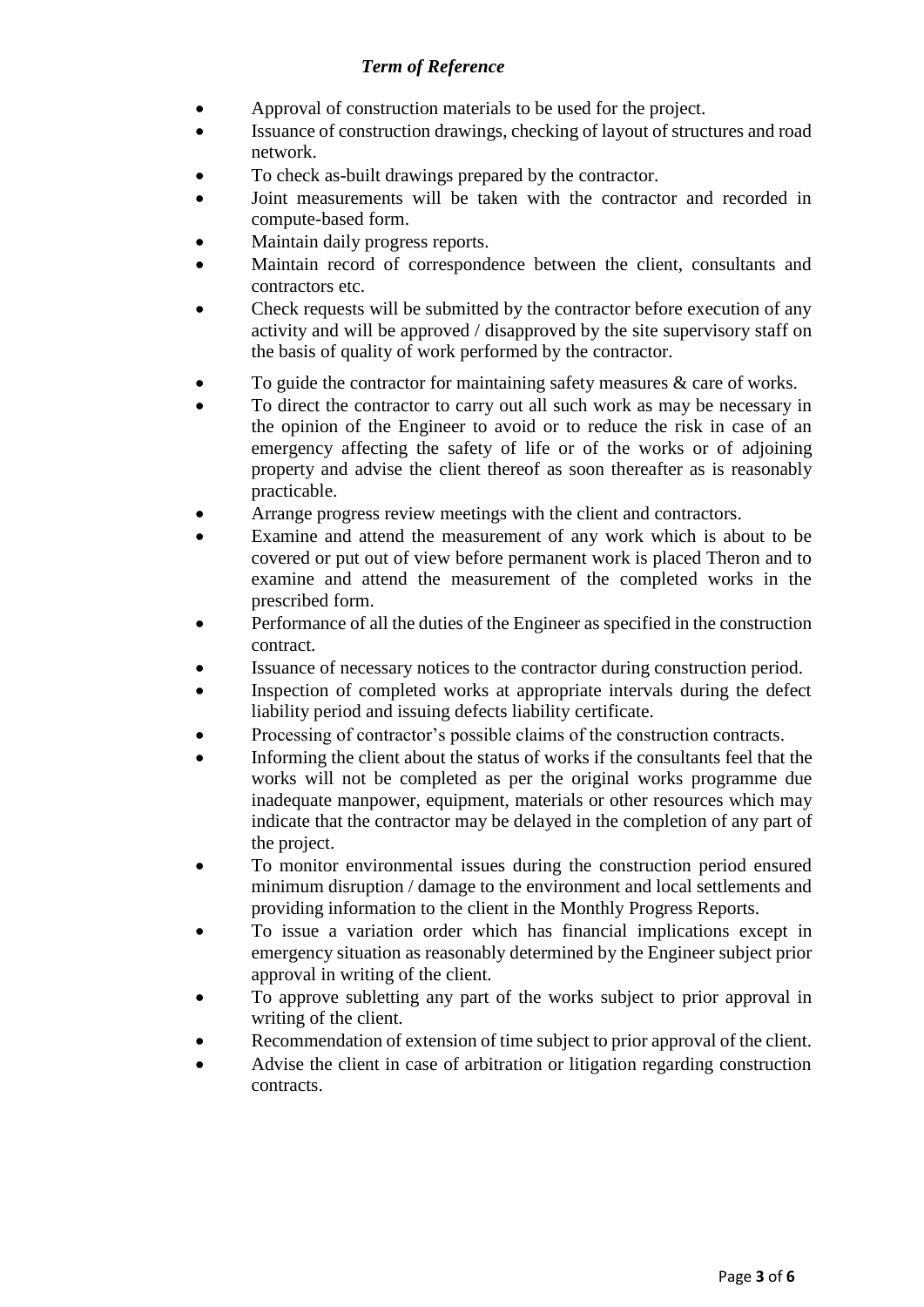- Checking of contractors' Interim Payment Certificates, escalation bills, claims and other statements with respect to arithmetical error and compliance with the contract and if required make corrections thereto.
- To advise the client on all matters relating to the execution of the contract including providing advice on processing of contractor's claims, if any.
- Recommendation of liquidate damages against the contractor or other actions which should be taken against the contractor under the construction contract.
- Inspection of works to check the workmanship and inspect that the work is carried out according to the specifications. Supervise tests performed by the contractor on materials. Approval and disapproval of contractor's work and, if appropriate, his plant and equipment.
- Approval of materials and the conformity of the works to the contract specifications.
- Verification & recommendation of contractors Interim Payment Certificates for payments.
- Certify completion part or all the works and preparation of punch list.
- Testing of materials and of completed works and giving instructions for removal of unspecified materials from the site.
- To order, if required, the uncovering of completed work and or the removal and substitution of proper materials and/or work.
- Inspection of works during maintenance period and issuance of maintenance certificate.
- Assistance in taking over / handing over of Project from contractor to the Client.

**Development of Complete Standard Bidding Documents and Procurement Strategy for the procurement of the proposed leftover works, the bidding documents and procurement strategy will be in accordance with the World Bank Procurement Regulations** 

**To supervise Environmental and Social Management Plan (ESMPs) and Resettlement Action Plans (RAPs) and other relevant documents (for example Physical and Cultural Resource Plan, PCRP).**

## **OVERALL PROJECT MONITORING**

- To support establishment and management of the Project Management Unit (PMU) of C&W.
- To support the Client to carry out the overall project monitoring.
- To prepare quarterly progress reports in accordance with the format to be provided by Client.
- To prepare monthly progress report.
- To provide the Client with complete records and approve the contractor's as built drawings for the works.
- To prepare completion report for the Project including information on a contract wise basis in a form acceptable to the client and in carrying out Project Benefit Monitoring and Evaluation before and after civil works construction in accordance with the format to be provided by Client.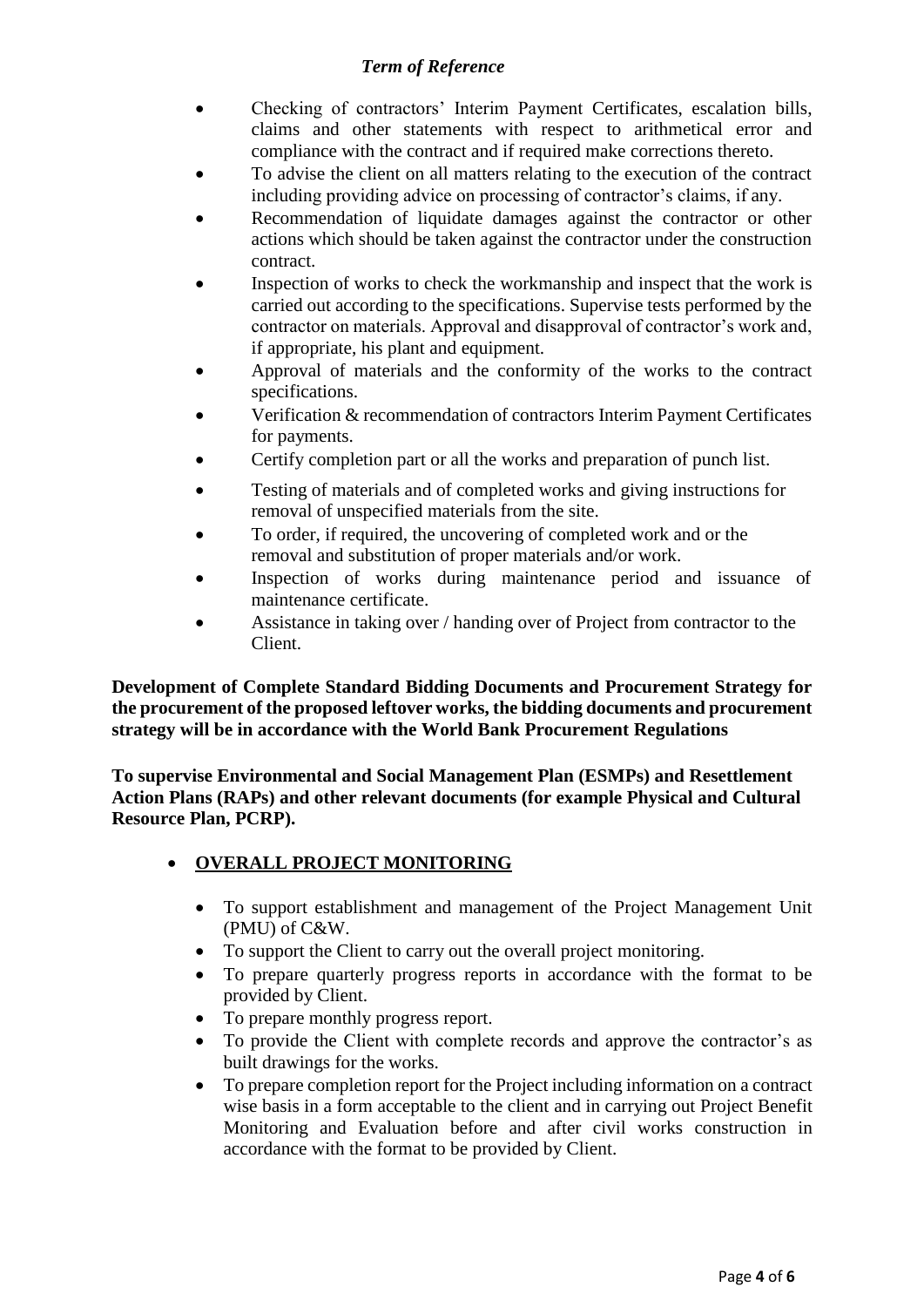### **E.** Reporting:

The contract would be time-based and payment will be made on monthly basis. Following reporting requirements are expected from the consultant:

- 1. Monthly Progress Reports
- 2. Quarterly Progress Report
- 3. Annual Progress Report

#### **F. Focal Person/Institutional Setup**

The consultant will report to the Project Director Khyber Pakhtunkhwa Integrated Tourism Development Project (KITE), PMU / C & W Department or any other staff that he designates. All work must be approved by him or his designated representative. The consultant should raise all the necessary support and facilities that needs to be provided by the Client during the presentation of their inception report.

#### **G. Qualification of Consultants**

- a) Demonstrated expertise and capacity of conducting feasibility studies, geotechnical investigations, topographic surveys, designing, estimating bill of quantities, procurement services & construction supervision/resident engineering services of infrastructure schemes, community development infrastructure at national, provincial or regional level, by furnishing the list of completed/ongoing projects. The firm should have completed at least two contracts of comparable scale and complexity
- b) **Corporate Capacity**: Complete historical profile of the organization/firm with the information i.e. incorporation certificate, experience, corporate profile indicating years of operations, core competencies, management structure & systems, policies procedures and practices to ensure quality services to clients,
- c) **Staffing:** The proposed or expected specialized personnel and expertise that are deemed necessary to perform the assignment are listed below. It is up to the consultant to propose the right size of specialization, unit rates and man-month inputs as part of their proposals and will be finalized during contract negotiation.

| <b>Construction Supervision</b> |                                                |                    |
|---------------------------------|------------------------------------------------|--------------------|
| S.No                            | <b>Position</b>                                | Quantity           |
|                                 | Team Leader/CRE                                | 01                 |
| $\overline{2}$                  | <b>Assistant Resident Engineers</b>            | 02                 |
| 3                               | <b>Environmental and Safe Guard Specialist</b> | 01                 |
| $\overline{4}$                  | Site Inspectors                                | 06                 |
| 5                               | <b>Quantity Surveyors</b>                      | 02                 |
| 6                               | Surveyors                                      | 01                 |
| 7                               | <b>Other Supporting Staff</b>                  | As per requirement |